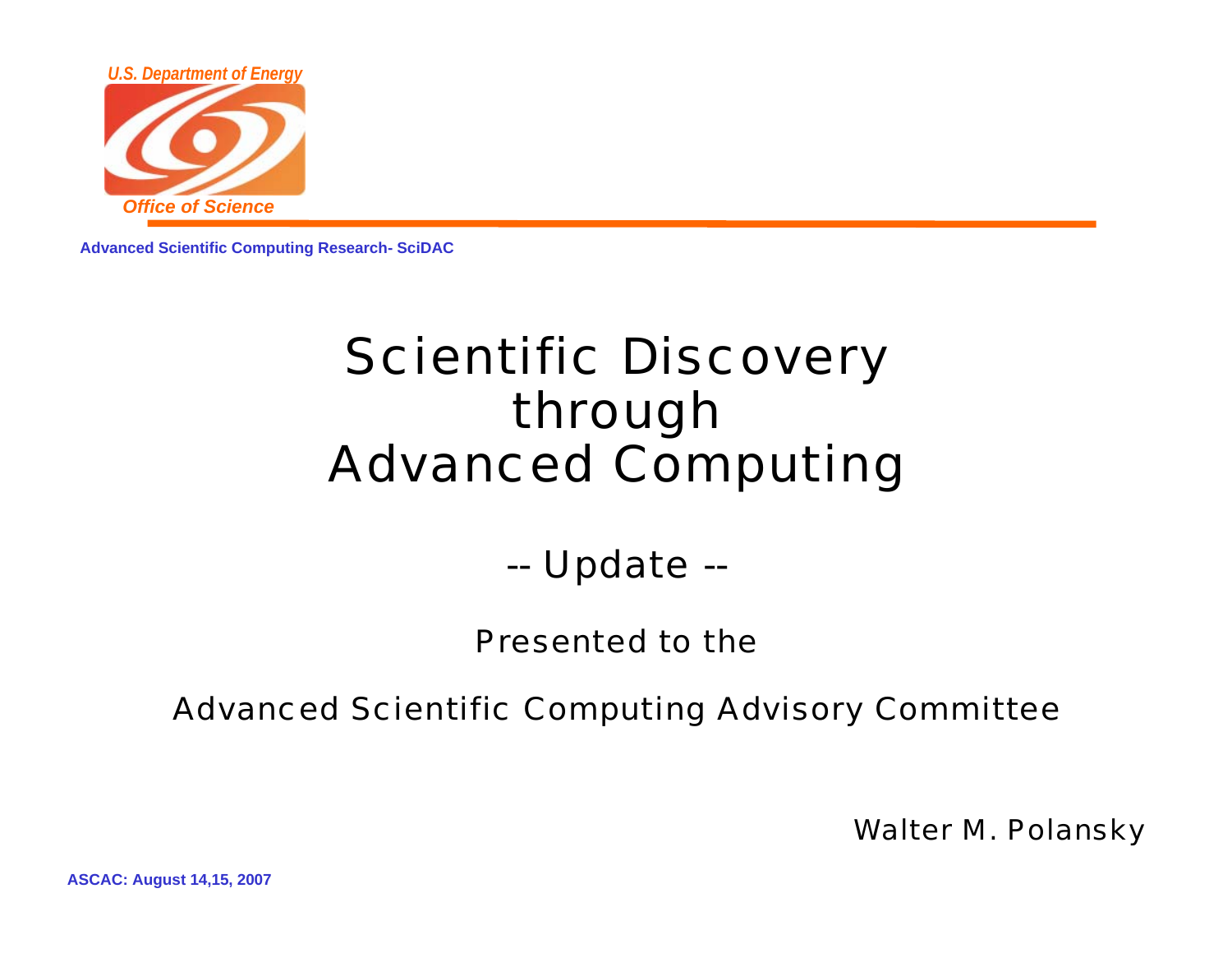

# Major Events

- • **New SciDAC awards**
	- **Accelerator modeling and simulation**
	- **Computational biology**
- •**FY2007 Continuing Resolution and Final Funding**
- $\bullet$ **SciDAC Conference**
- •**SciDAC Tutorial Workshop**
- $\bullet$ **Committee of Visitors**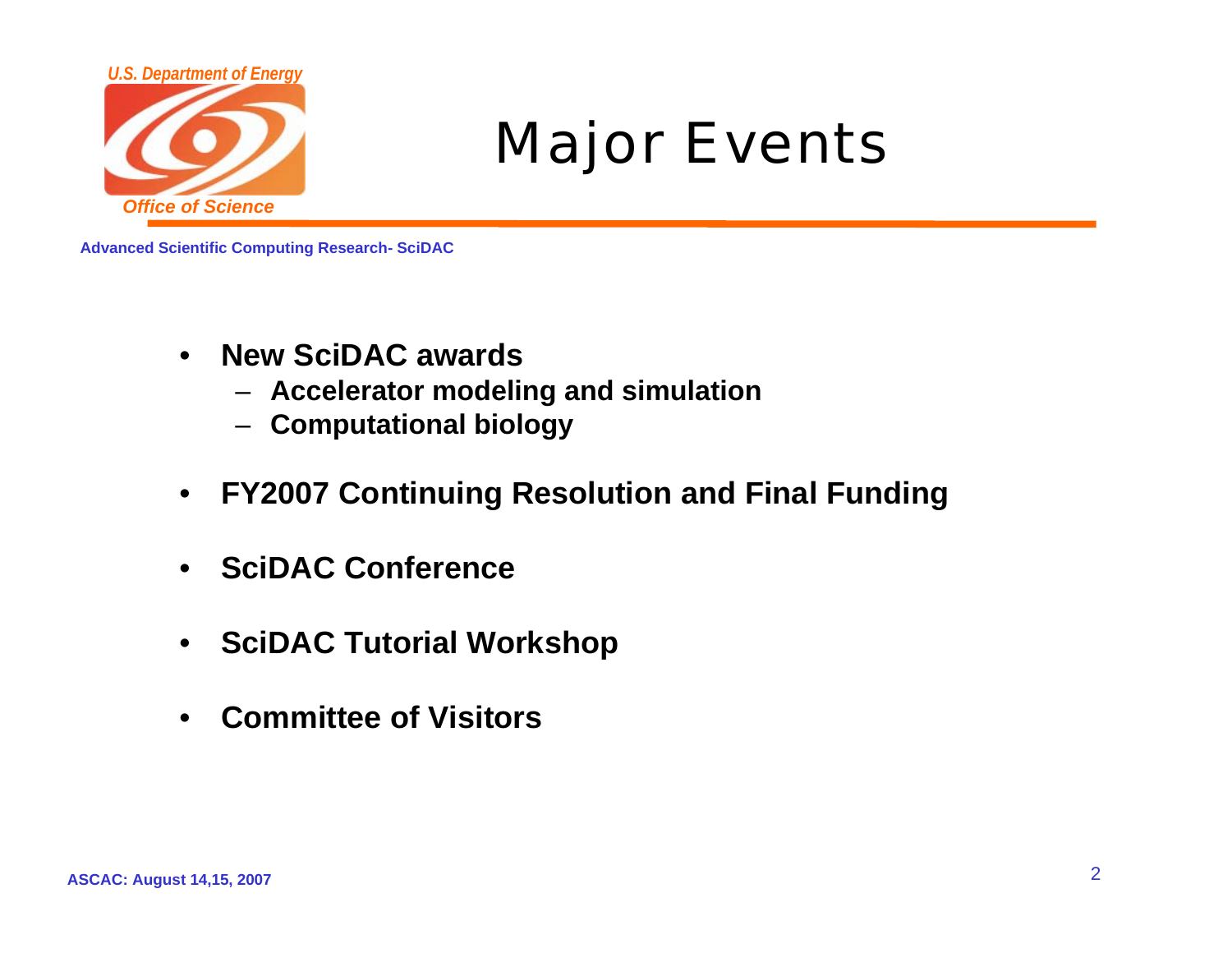

# SciDAC-2 Goals

- **Create comprehensive, scientific computing software infrastructure to enable scientific discovery in the physical, biological, and environmental sciences at the petascale**
- **Develop new generation of data management and knowledge discovery tools for large data sets (obtained from scientific user and simulations)**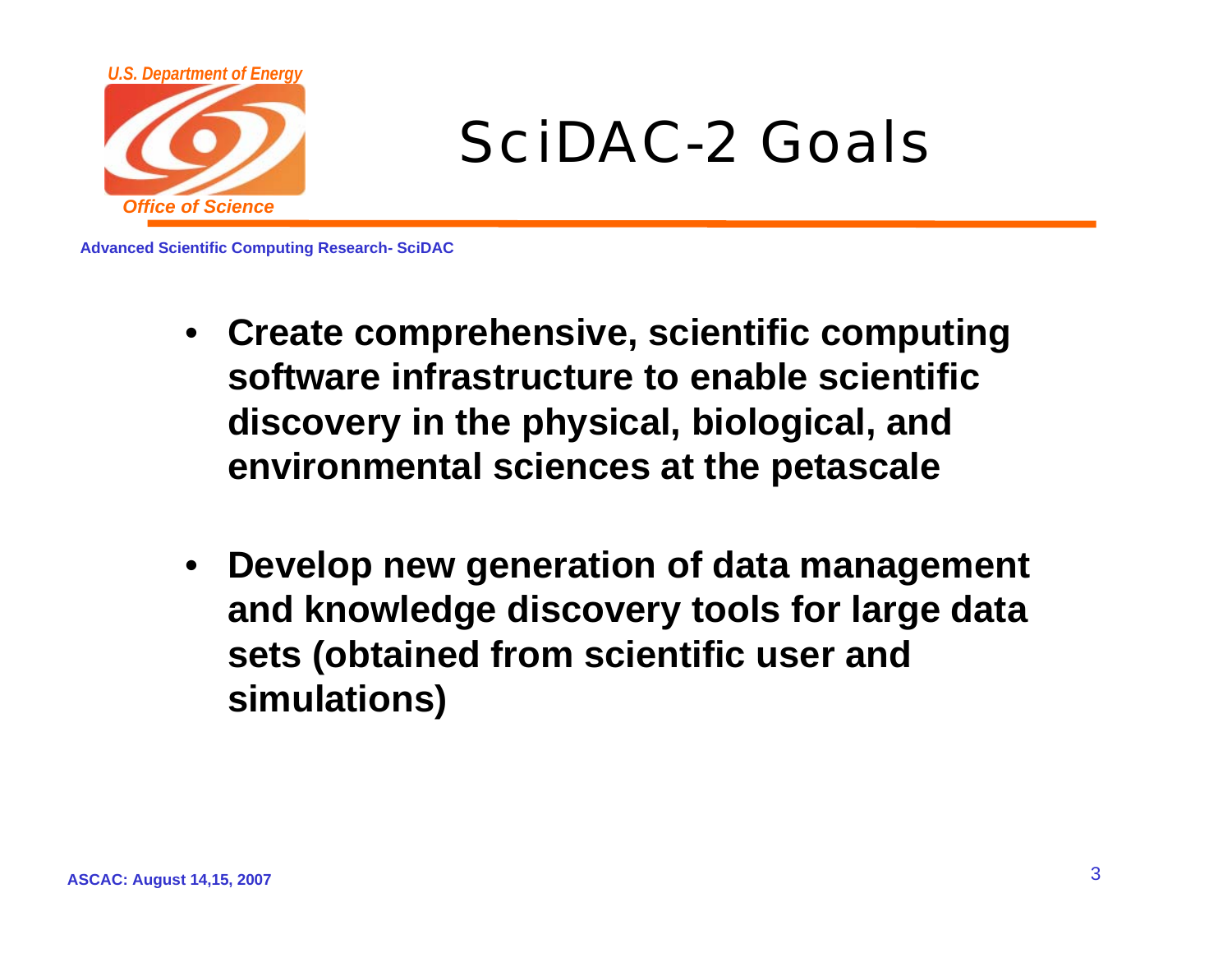#### Scientific Discovery through Advanced Computing

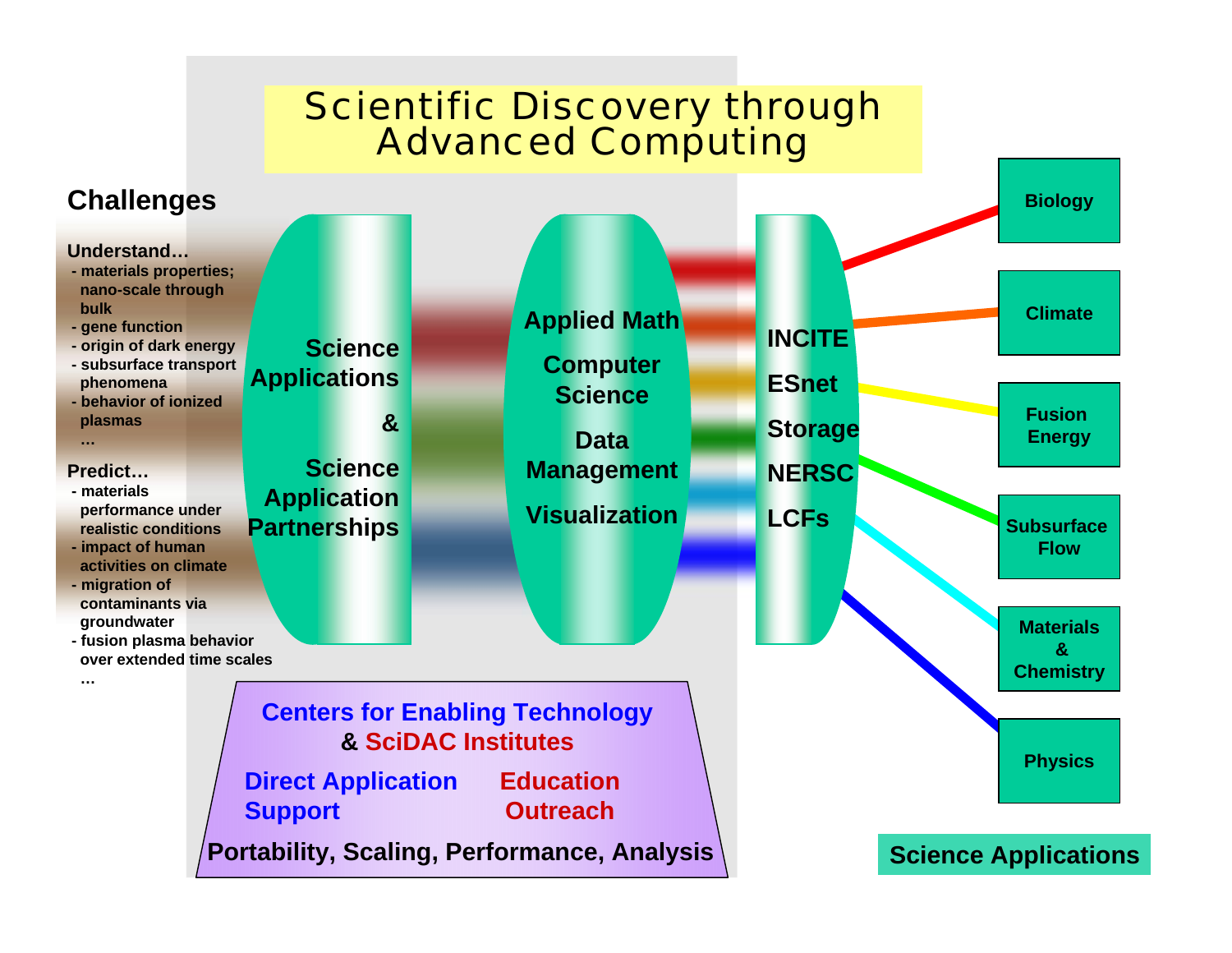

### Science Application Partnerships

**Advanced Scientific Computing Research- SciDAC**



**\$**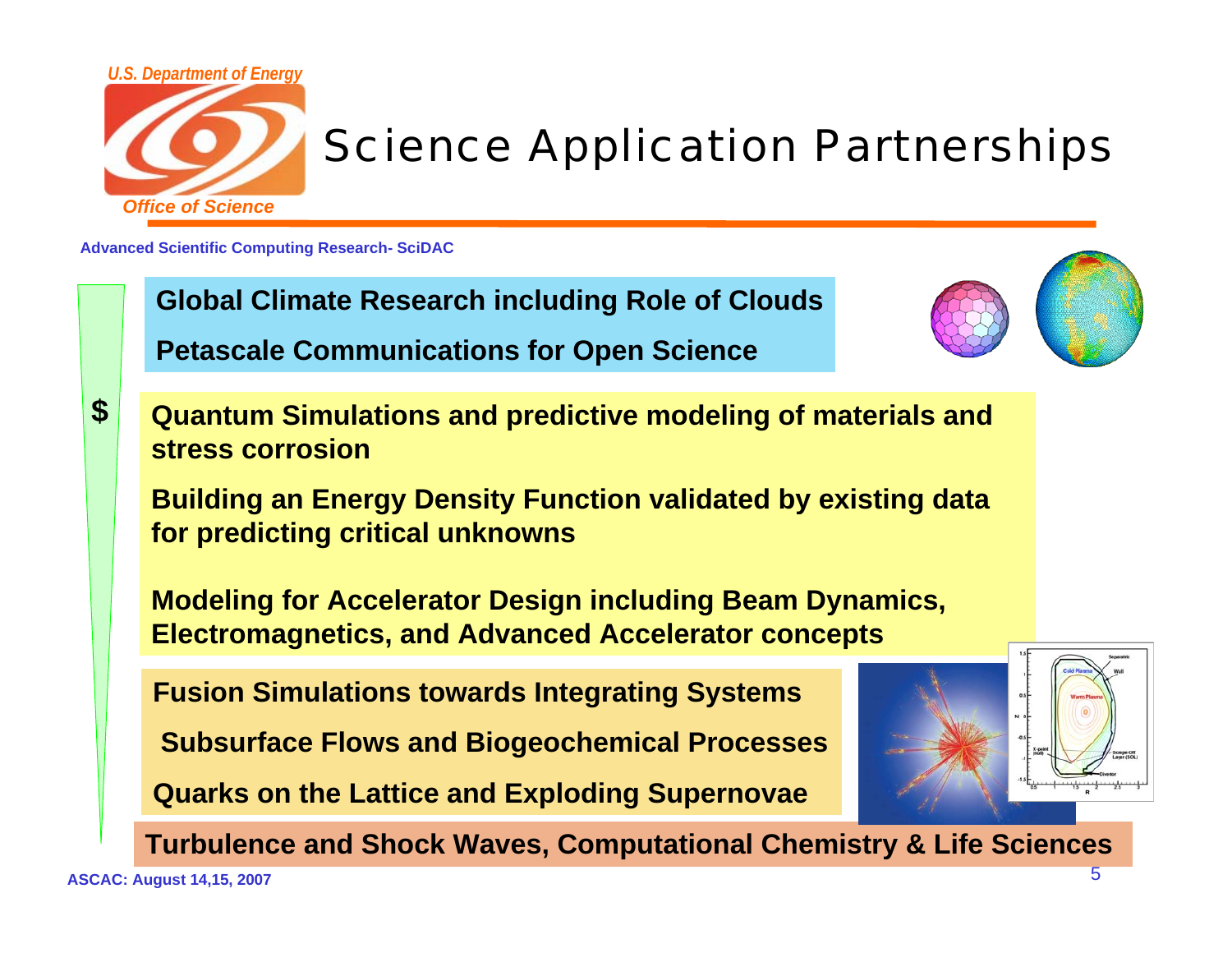

### Computational Biology Project

- • **"Understanding the Processivity of Cellobiohydrolase Cel7A (CBH I)"**
	- **NREL, Michael Himmel - PI**
	- **ORNL,**
	- **Cornell University,**
	- **The Scripps Research Institute,**
	- **San Diego Supercomputer Center,**
	- **UC San Diego,**
	- **Forest Products Research Lab**
- Partnership between ASCR and BER.
- $\bullet$  Directly aligned with the GTL longterm PART goal for both programs.
- Budget of about \$1M/year for 5 years.
- • **To investigate the mechanism of action of cellulose-degrading enzymes through a multidisciplinary collaboration that will use molecular dynamics (MD) simulations and to expand the capabilities of these MD codes to allow simulations of enzymes and substrates on peta-scale computational facilities.**
- • **Improving efficiency of producing ethanol from lignocellulose- a vital step in reducing our nation's dependence on foreign oil.**
- •**This project could provide fundamental advances in our understanding of the action of critically important microbial systems and cellulose degrading enzymes acting on cellulose.**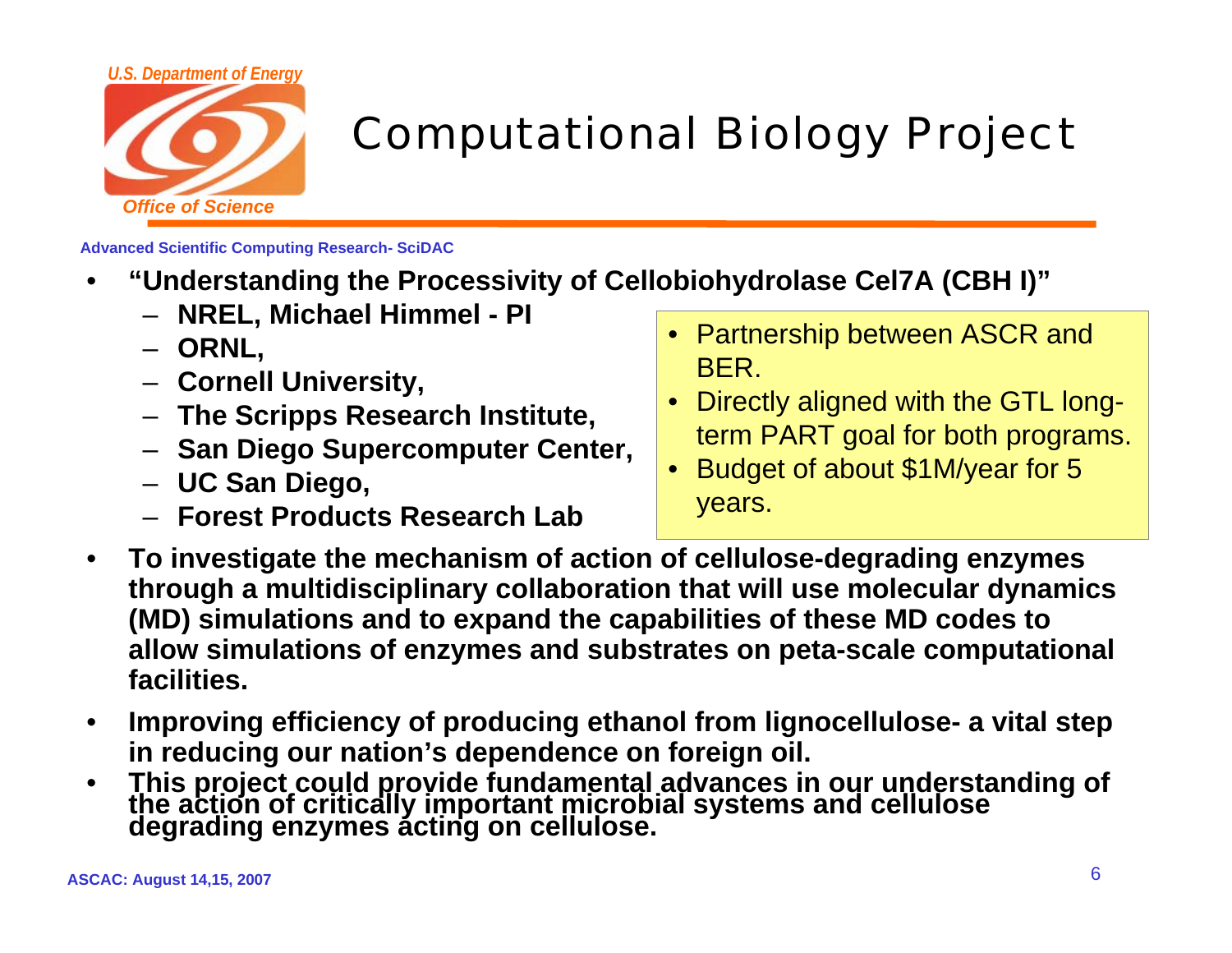

#### Community Petascale Project for Accelerator Science and Simulation (COMPASS)

**Advanced Scientific Computing Research- SciDAC**



Terascale to the Petascale

Computational and Modeling Studies for Accelerator Design Research

**Beam Dynamics, Electromagnetics, and Advanced Accelerator Concepts**



\$3M/yr. project; (ASCR- \$500K/yr)

#### PI: Panagiotis Spentzouris

Collaborating Institutions: FNAL(lead), ANL, BNL, LBNL, LANL, ORNL, SLAC,Stonybrook U, TechX, TJNAL, U. Cal. Davis, U. Cal. LA, UMD.



**Applications for LHC, ILC, CeBAF, SNS….** 

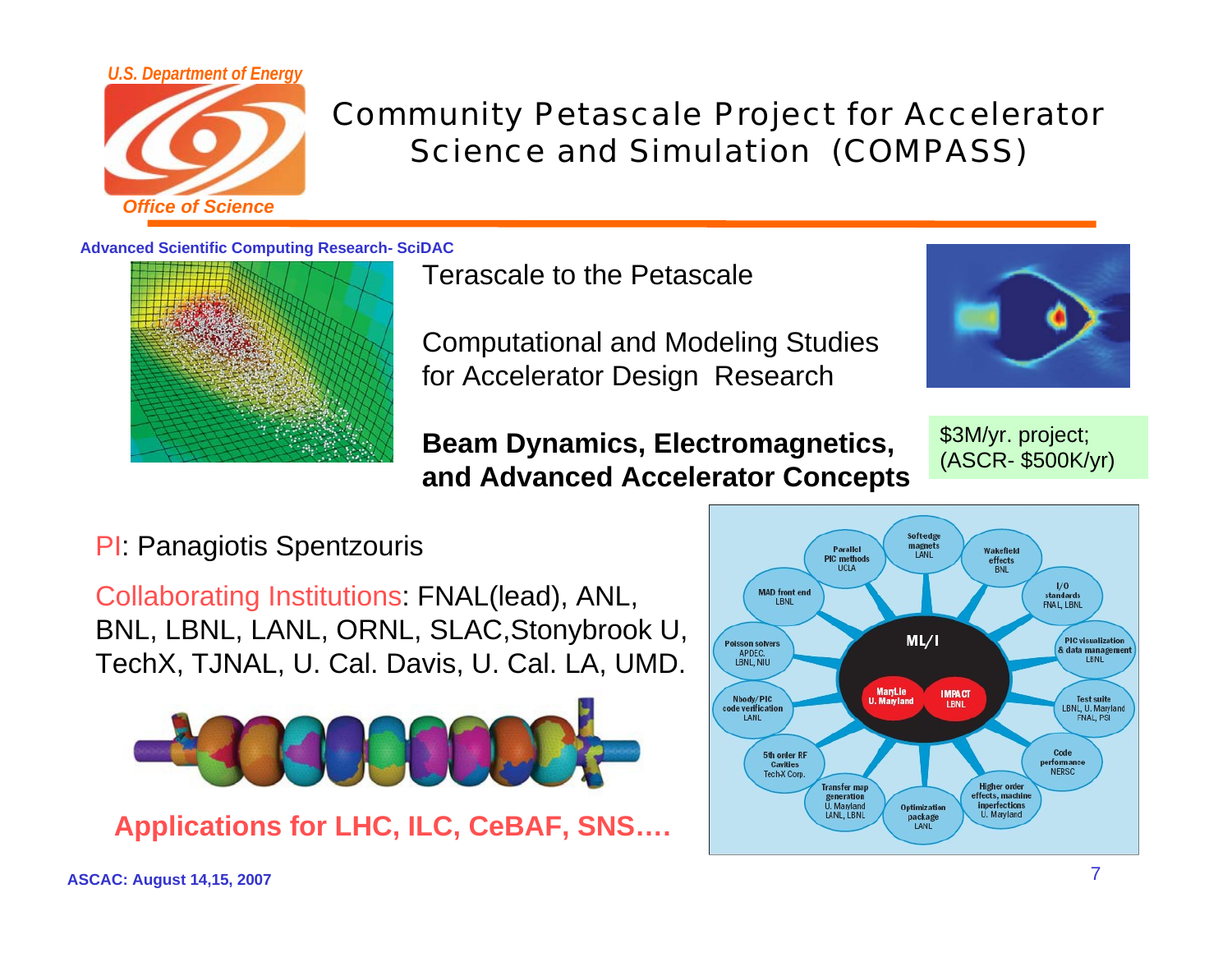

## SciDAC Management Policy

-- Established April 16, 2003 --

**Advanced Scientific Computing Research- SciDAC**

- • **Memorandum states Dr. Orbach'sintentions regarding management of SC SciDAC activities in each of the program budgets.**
- **Michael R. Strayer is the SciDAC Director**

**"Expect SciDAC Director to review and sign-off on SciDAC FWPs, grant initiations and renewals,and AFP changes and program guidance letters concerning formulation and execution of budgets."**

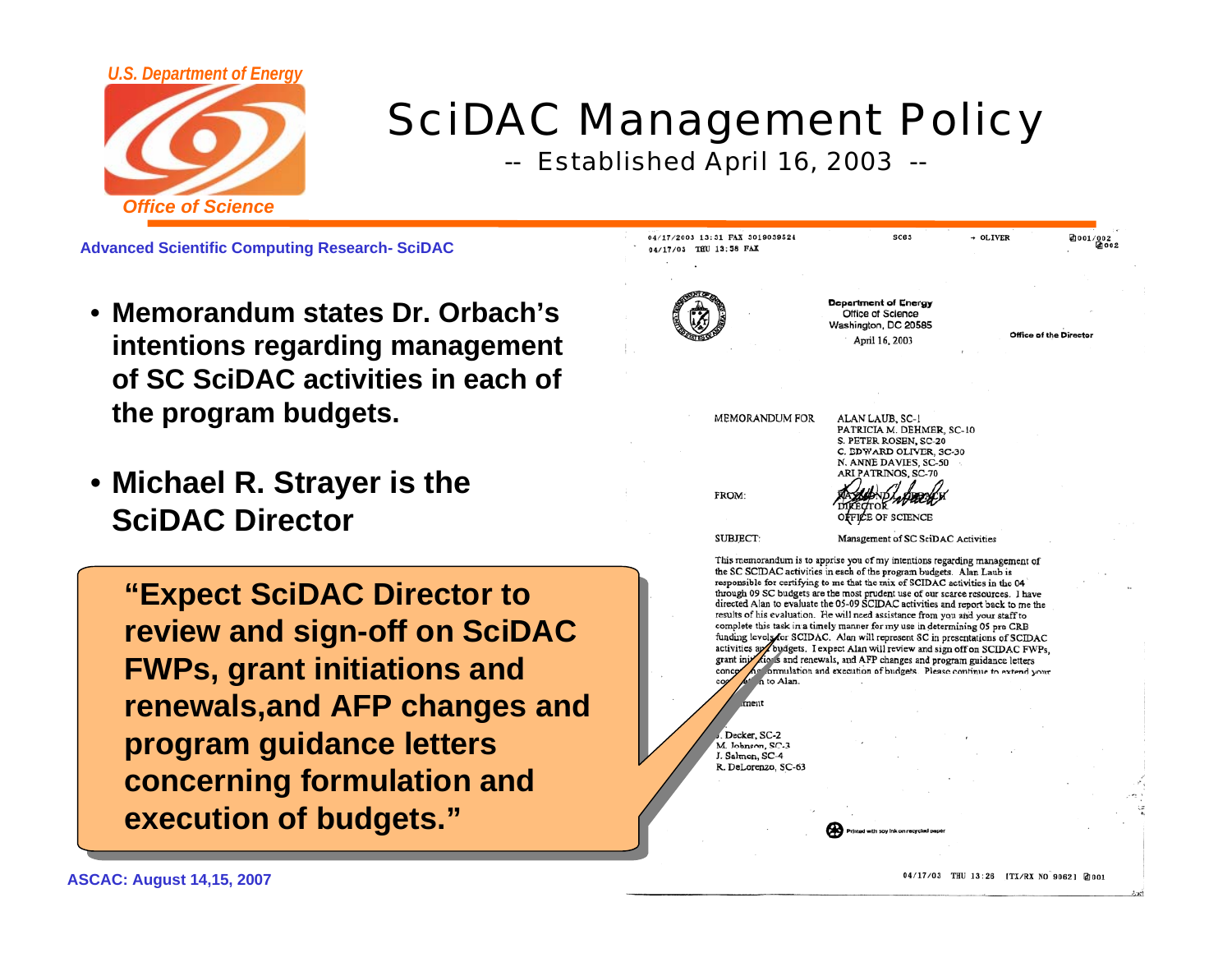

### SciDAC-2Coordinating Group

**Advanced Scientific Computing Research- SciDAC**

#### **Comprised of Program managers from ASCR, BER, BES, FES, HEP, NP, and NNSA**

- •**Formulated Notice and Announcement**
- •**Managed peer reviews**
- •**Recommended projects for funding**
- •**Prepared award packages**
- •**Managed awarded projects**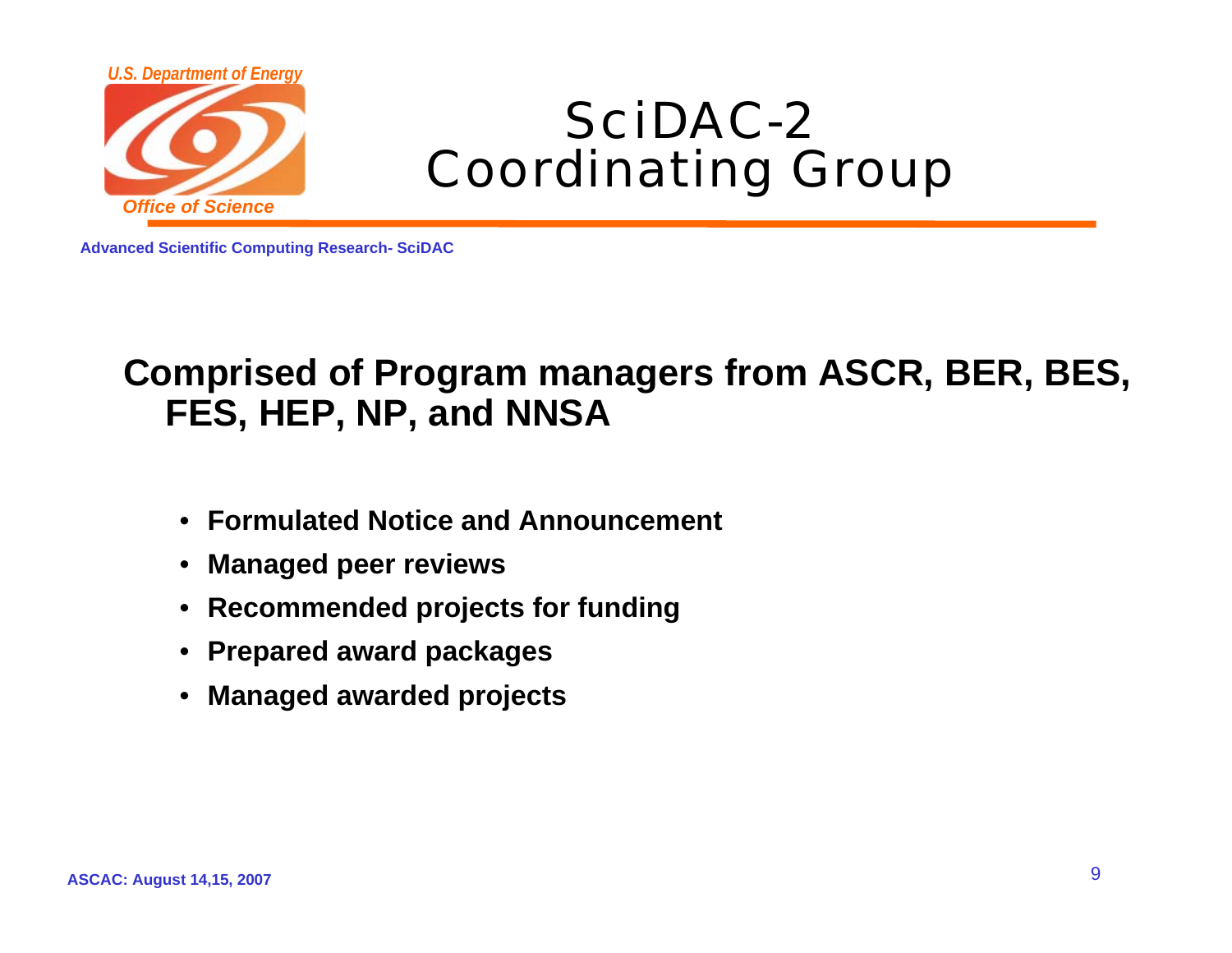# SciDAC Centers

| <b>Title</b>                                                                                         | <b>Lead PI</b>                    | <b>Lead Institution</b><br><b>Partners</b> |                |                |
|------------------------------------------------------------------------------------------------------|-----------------------------------|--------------------------------------------|----------------|----------------|
|                                                                                                      |                                   |                                            | <b>Univ</b>    | Labs           |
| Center for Technology for<br><b>Advanced Scientific Component</b><br>Software                        | <b>BERNHOLDT</b>                  | <b>ORNL</b>                                | 5              | 6              |
| <b>Visualization and Analytics Center</b><br>for Enabling Technologies (CET)                         | <b>BETHEL</b>                     | <b>LBNL</b>                                | $\overline{2}$ | $\overline{4}$ |
| <b>APDEC: The Applied Partial</b><br><b>Differential Equations CET</b>                               | <b>COLELLA</b>                    | <b>LBNL</b>                                | 1              | 3              |
| <b>Center for Enabling Distributed</b><br><b>Petascale Science</b>                                   | <b>FOSTER</b>                     | <b>ANL</b>                                 | $\overline{2}$ | 3              |
| Center for Interoperable<br><b>Technologies for Advanced</b><br><b>Petascale Simulations (ITAPS)</b> | <b>FREITAG-</b><br><b>DIACHIN</b> | <b>LLNL</b>                                | 3              | 5              |
| Institute for Scalable-Performance<br><b>Application Development Software</b>                        | <b>MELLOR-</b><br><b>CRUMMEY</b>  | <b>Rice University</b>                     | $\overline{4}$ | 1              |
| <b>Towards Optimal Petascale</b><br><b>Simulations (TOPS)</b>                                        | <b>KEYES</b>                      | Columbia<br><b>University</b>              | 5              | $\overline{4}$ |
| Scientific Data Management                                                                           | <b>SHOSHANI</b>                   | <b>LBNL</b>                                | 5              | 5              |
| Scaling the Earth System Grid to<br><b>Petascale Data</b>                                            | <b>WILLIAMS</b>                   | <b>LLNL</b>                                | 3              | 5              |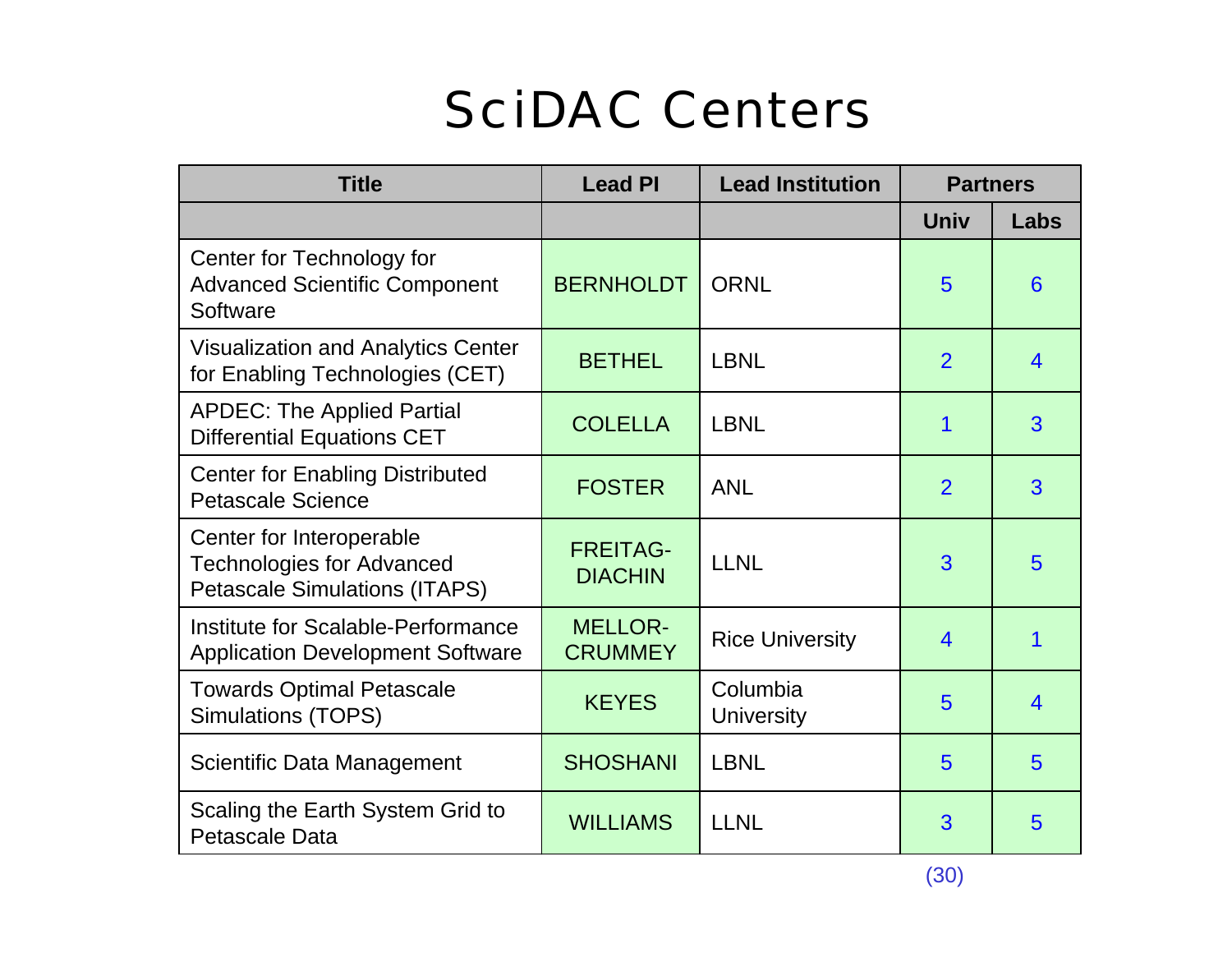## SciDAC Institutes

| <b>Title</b>                                                                                      | <b>Lead PI</b> | <b>Lead Institution</b>                            | <b>Partners</b>                                                                                                           |                                              |
|---------------------------------------------------------------------------------------------------|----------------|----------------------------------------------------|---------------------------------------------------------------------------------------------------------------------------|----------------------------------------------|
|                                                                                                   |                |                                                    | <b>Univ</b>                                                                                                               | Labs                                         |
| <b>Petascale Data Storage</b><br><b>Institute</b>                                                 | <b>GIBSON</b>  | <b>Carnegie Mellon Univ.</b>                       | <b>UC Santa</b><br><b>Cruz, Michigan</b>                                                                                  | LBNL,<br>LANL,<br>ORNL,<br><b>PNNL, SNLA</b> |
| <b>Performance Engineering</b><br><b>Research Center for Enabling</b><br><b>Technologies</b>      | <b>LUCAS</b>   | <b>University of Southern</b><br><b>California</b> | <b>Rice, UC San</b><br>Diego, Univ.<br><b>Southern Cal.</b><br>Maryland,<br><b>North</b><br>Carolina,<br><b>Tennessee</b> | ANL, LBNL,<br><b>LLNL, ORNL</b>              |
| <b>Ultrascale Visualization</b>                                                                   | <b>MA</b>      | University of California at<br><b>Davis</b>        | <b>Ohio State,</b><br><b>Tennessee,</b><br><b>Virginia</b>                                                                | <b>ANL, SNLA</b>                             |
| <b>Combinatorial Scientific</b><br><b>Computing and Petascale</b><br><b>Simulations (CSCAPES)</b> | <b>POTHEN</b>  | <b>Old Dominion University</b>                     | <b>Ohio State</b>                                                                                                         | <b>ANL, SNLA</b>                             |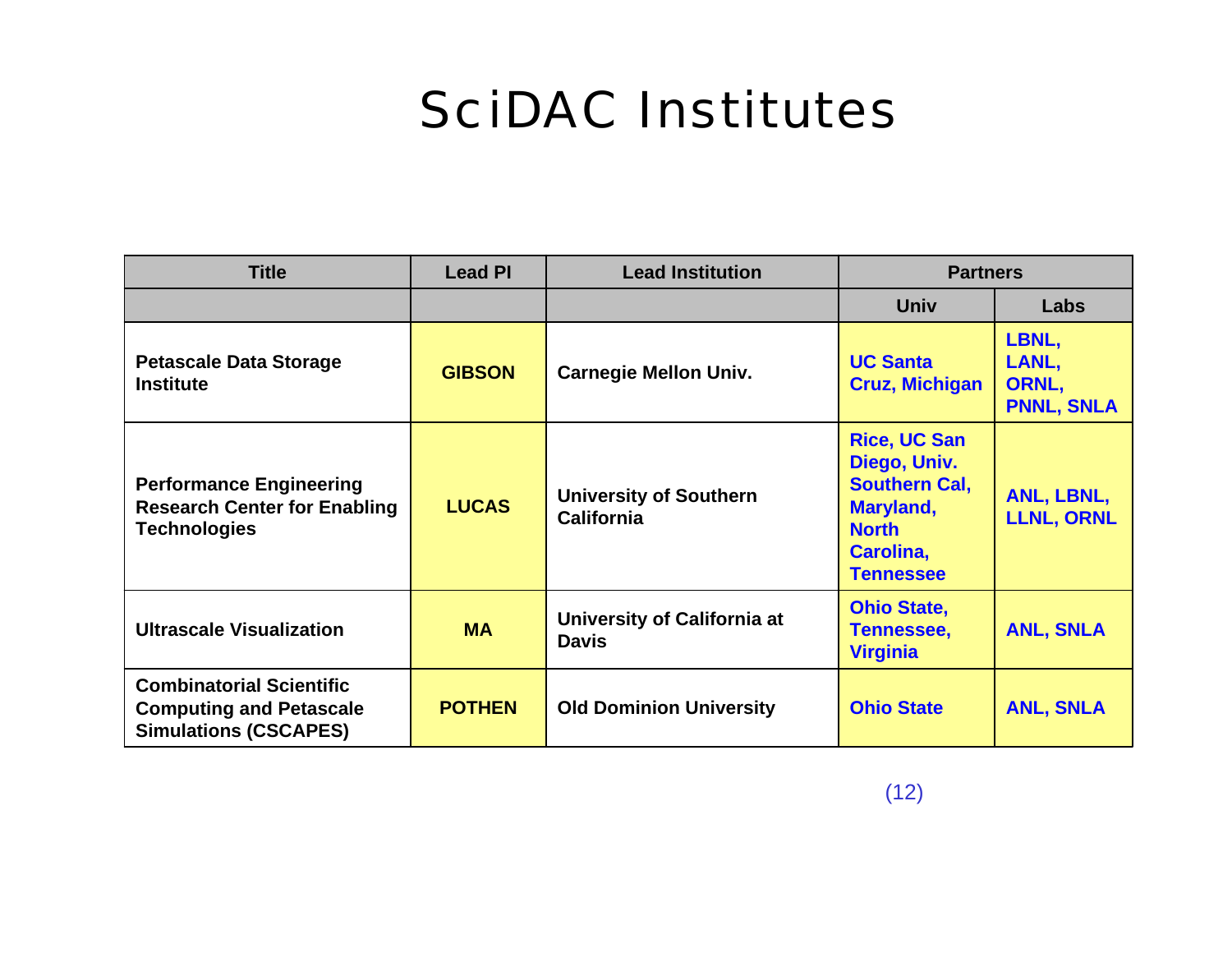

#### FY2007 Funding Resolution Impacts

- **Centers for Enabling Technology**
	- – **5 university partners (20%) placed on 90 day no-fund extension**
- **Institutes**
	- – **15 university partners (95%) placed on 90 day no-fund extension**
- **Science Application Partnership**
	- –**1 placed on 90-day no-fund extension**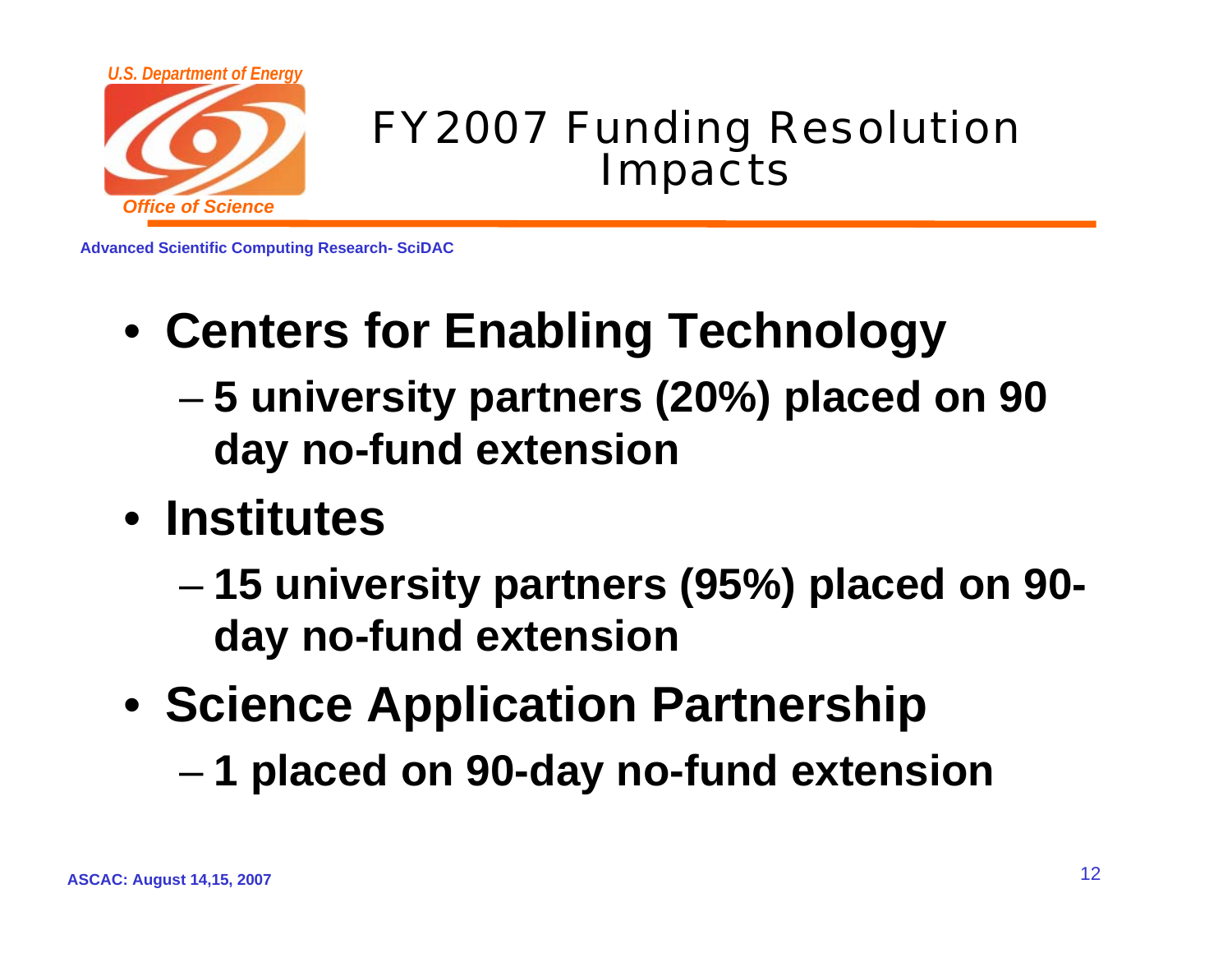Scientific Discovery through Advanced Computing June 24 - 28 Boston



SciDAC 2007









- **Registered participants- over 300 (55 universities, 20 national laboratories, 14 private companies, 5 government agencies and 4 countries)**
- **Plenary talks- 36**
- **Posters- 76**
- **Panels- 2**





**http://www.scidac.gov/Conference2007/**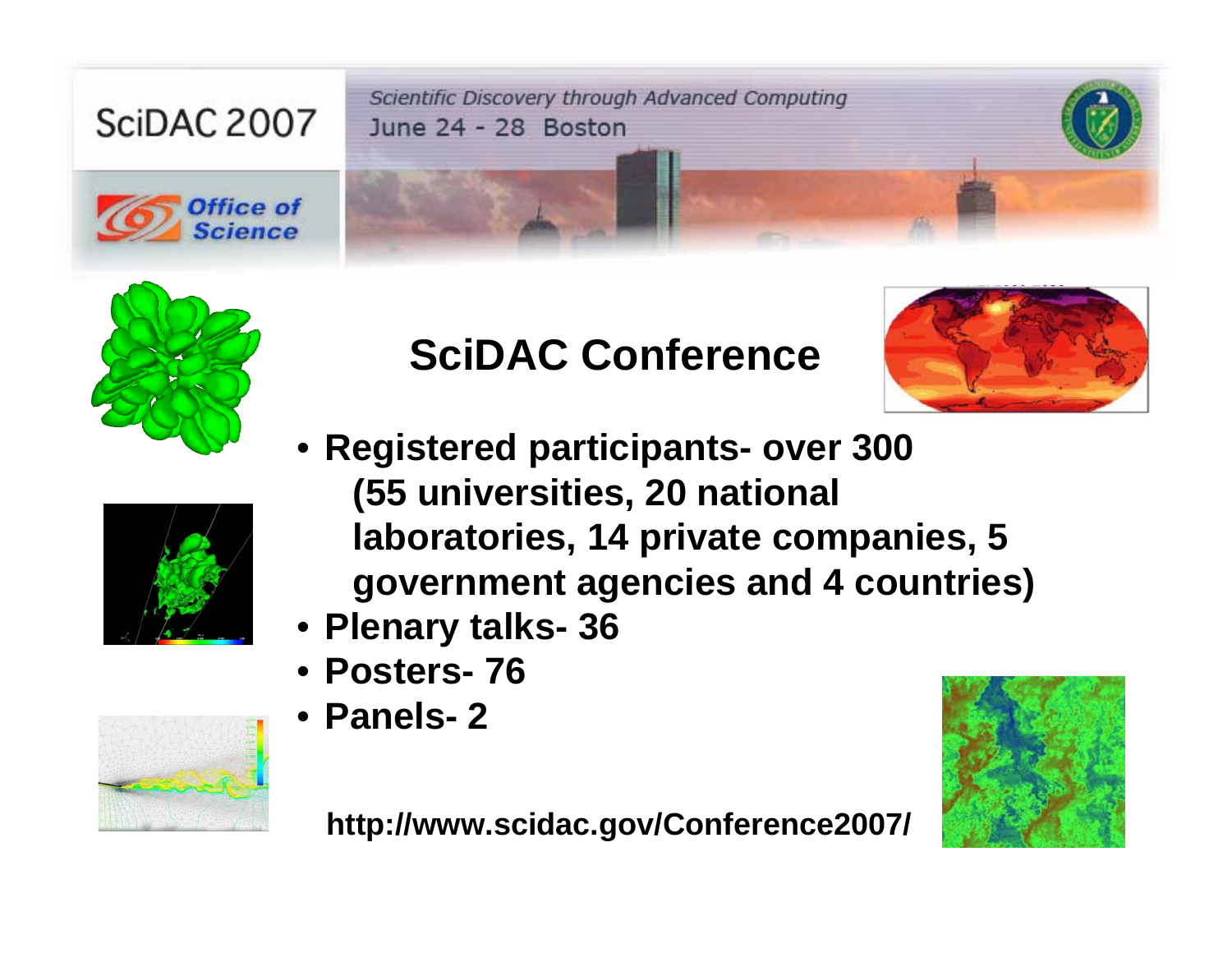

- **Theme: An introduction to using SciDAC software**
- **Tutorials offered by 3 SciDAC applications, 6 Centers; 1 Institute**
- **Lectures and live runs on local Blue/Gene L**
- **115 participants (many post-docs and graduate students)**

#### **Sponsors:**

- • **The Laboratory for Nuclear Science, Massachusetts Institute of Technology**
- **CyberInfrastructure Engineering Lab, Harvard School of Engineering & Applied Sciences**
- **Center for Computational Science, Boston University**
- •**SciDAC Outreach Center**

# Ulii



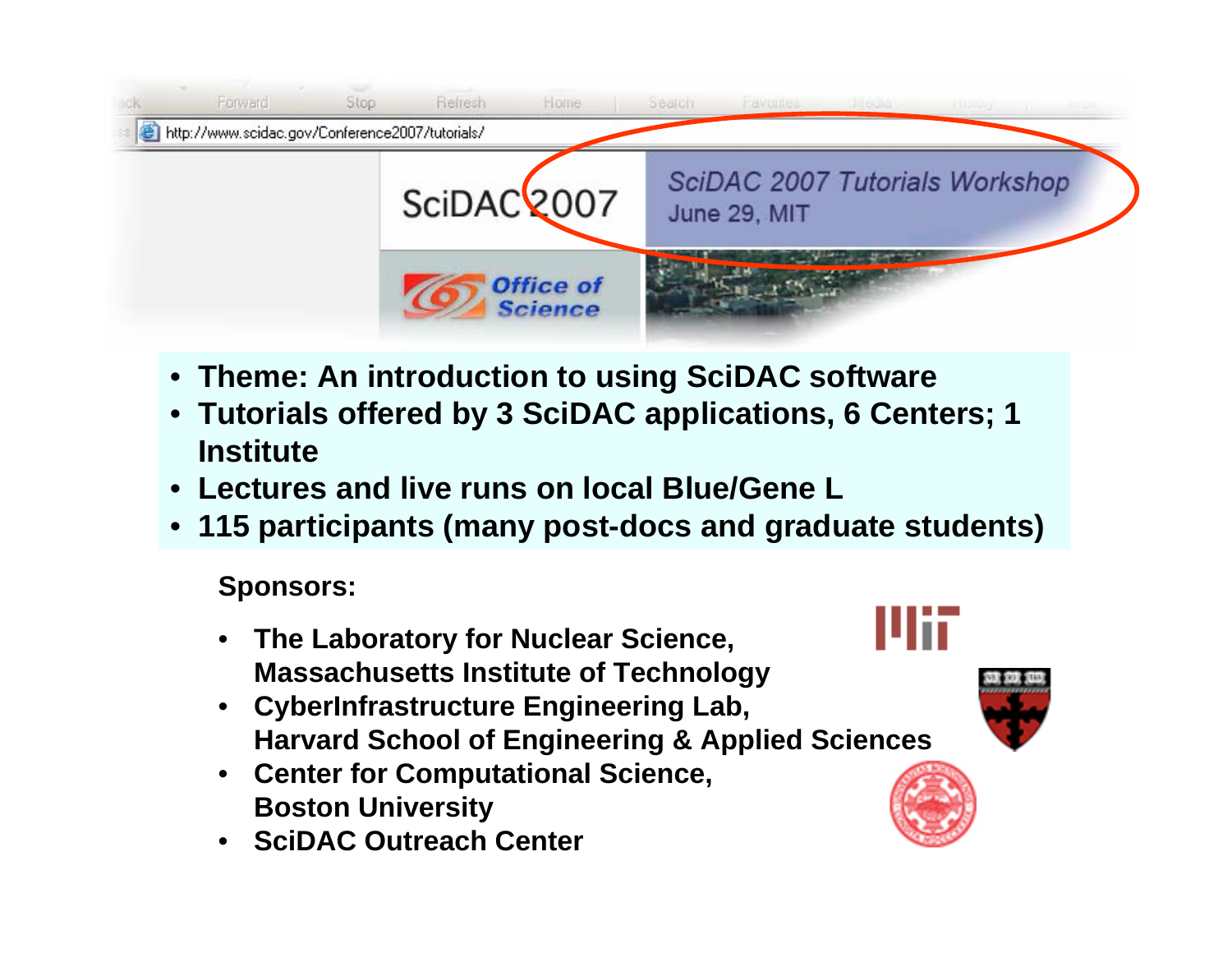

#### Recognitions & Accomplishments

**Advanced Scientific Computing Research- SciDAC**

**Dean Williams (LLNL), PI of Earth System Grid CET, received an Emerald Award, a premier award for African Americans, Hispanics, Asian Americans and Native Americans working in the research sciences.** 

**William Gropp, (ANL) a senior researcher in SDM CET, named fellow of the Association for Computing Machinery (ACM).** 





**CSCAPES researchers (U.V. Catalyurek, E.G. Boman, K.D. Devine, D. Bozdag, R. Heaphy, L.A. Riesen) awarded best paper in Algorithms at IEEE Conference- 2007**

**CScADS convened 4 workshops to familiarize the community with the challenges of DOE petascale systems, and provide interfaces between tool developers and application developers.**

**ASCAC: August 14,15, 2007** 15

able Application Development S